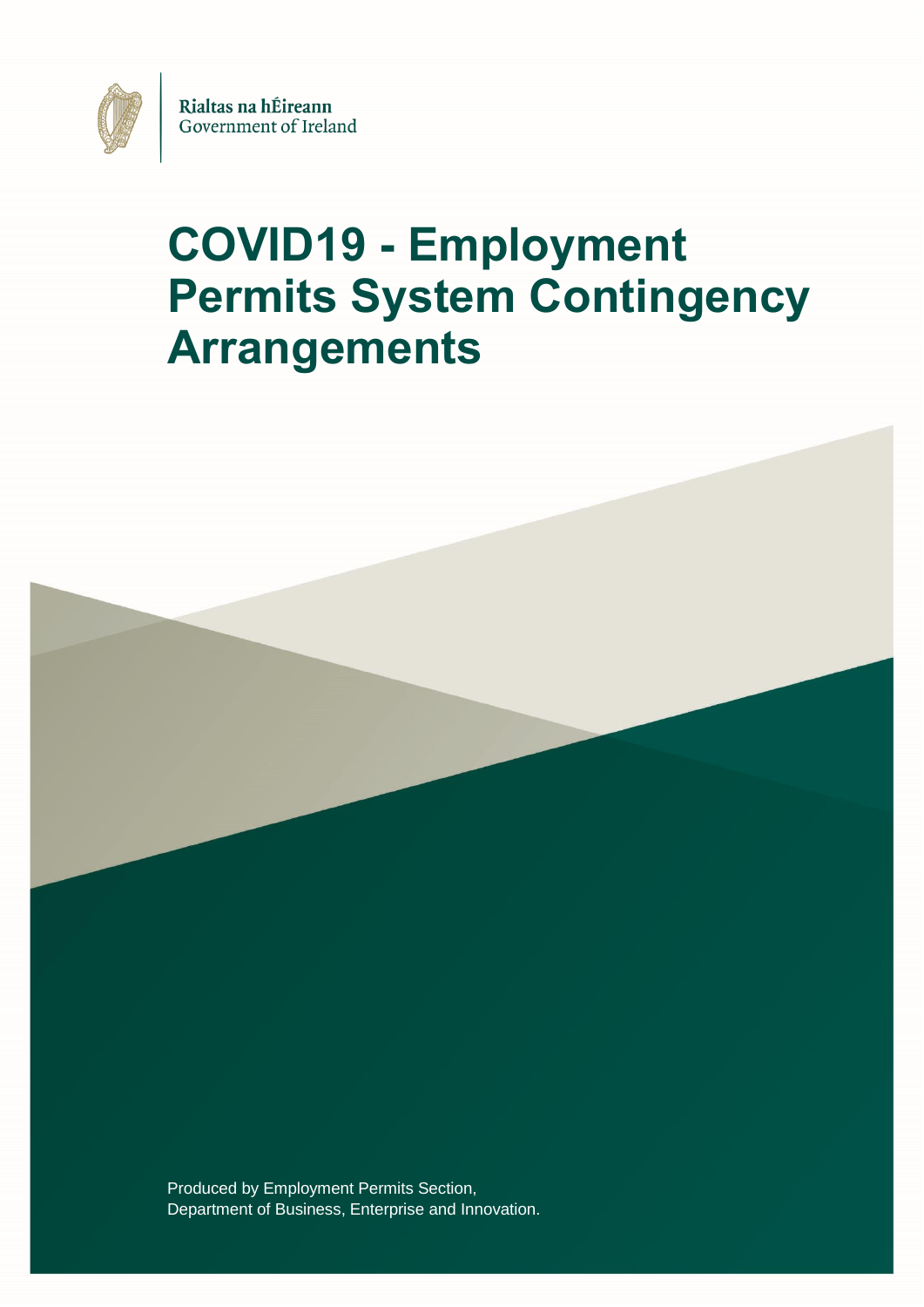# **The Department of Business, Enterprise and Innovation. COVID19 - Employment Permits System Contingency Arrangements**

#### **1.Introduction**

The Department of Business, Enterprise and Innovation has implemented a contingency plan to ensure that the Employment Permit system will continue to operate in all scenarios. With effect from Monday 30<sup>th</sup> March, the Department has implemented remote working arrangements for staff and has adjusted operations to provide for the acceptance of electronic/scanned documents for Reviews, Stamp 4 letters of support and Trusted Partner applications and will issue the outcomes of these via e-mail rather than through the post. The Department has also agreed with Immigration Service Delivery, Department of Justice and Equality, as a temporary measure, soft copy arrangements for issuing employment permits (further details below).

Over the past few weeks, the Department has been prioritising the processing of employment permit applications for medical personnel and these applications will continue to be prioritised. At this point, all applications for medical personnel in the processing queue have been actioned and employment permit staff have recommenced processing all other applications.

The Department will be flexible in dealing with employment permit issues that arise for both employers and employees as a result of the pandemic. The Department is cognisant that the measures introduced to tackle the COVID 19 crisis and the challenges of travelling to the State may impact on the ability of new employees to take up employment. In these circumstances changes to applications will be facilitated, for example applicants may wish to change the employment contract start date, to continue to hold the application in the processing queue for processing at a later date or withdraw the application.

In tandem with Immigration Service Delivery, Department of Justice and Equality whereby they have extended immigration permissions due to expire between 20/03/20 and 20/05//20 by two months, if there are delays in processing employment permit renewal applications and Stamp 4 letters of support, employment permit holders may continue to live and work under the same terms and conditions of their existing permission.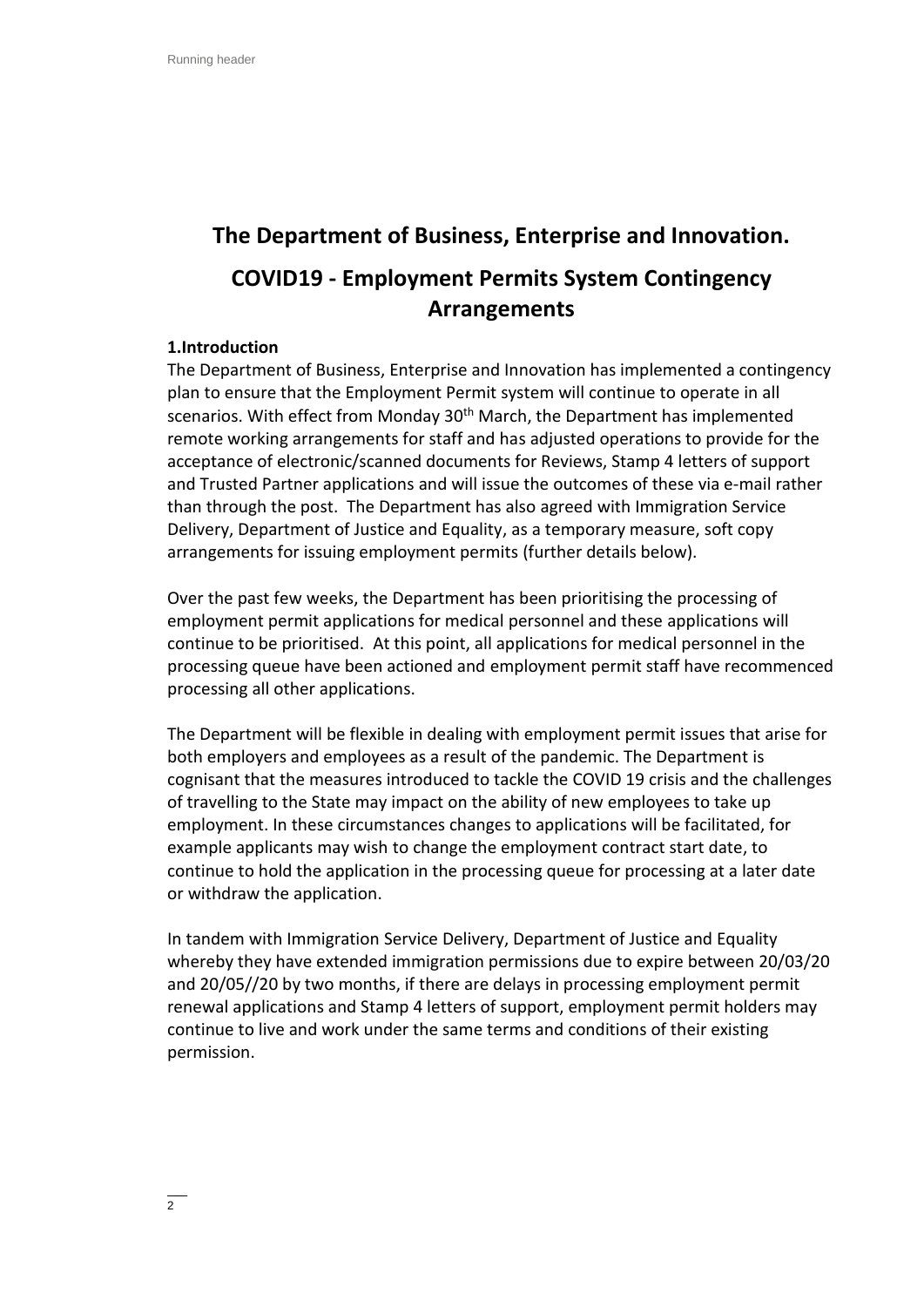# **2. Contingency Arrangements**

# **2.1. New arrangements for issuing employment permits**:

The Department of Business, Enterprise and Innovation have agreed with Immigration Service Delivery, Department of Justice and Equality, temporary arrangements which will allow for an electronic version (PDF) of an employment permit to issue by email to the employer/employee/agents as proof of an employment permit having granted for the named employee. The electronic version of the employment permit will be accompanied by a letter from the Department both of which should be presented to immigration officials, for verification purposes. This information will enable immigration officials to carry out a further verification process.

In time, when employment permit operations returns to normal, the original and certified copies of the employment permit will be distributed by the Department to both employee and employer as per normal arrangements.

# **2.2. New online procedures for applying for "Stamp 4 letters of support":**

New procedures for processing applications for Stamp 4 Letters of Support electronically have been put in place. Applications for Stamp 4 letters of support may now be submitted by filling out the required form and e-mailing it to [EPStamp4@dbei.gov.ie.](mailto:EPStamp4@dbei.gov.ie) Any decision on an application, including the grant letter, will be communicated to the applicant by way of e-mail. Applications that have been made by post in the last few days, can be resubmitted through the online process.

Applications can be submitted after 20 months of continuous employment whilst holding a Critical Skills Employment Permit, but the application will not be processed until the 21-month mark.

Please note: In light of the uncertainties caused by the Coronavirus pandemic, COVID-19, immigration permissions due to expire between 20 March and 20 May 2020, will be automatically extended for two months. The renewal of permission is on the same basis as the existing permission and the same conditions attach.

In the event that there are delays in processing Stamp 4 letters of support from the Department or processing Stamp 4 permissions from the Department of Justice and Equality, employment permit holders whose immigration permissions are due to expire between 20 March and 20 May 2020 may continue to live and work under the same terms and conditions as their existing permission for a further two months.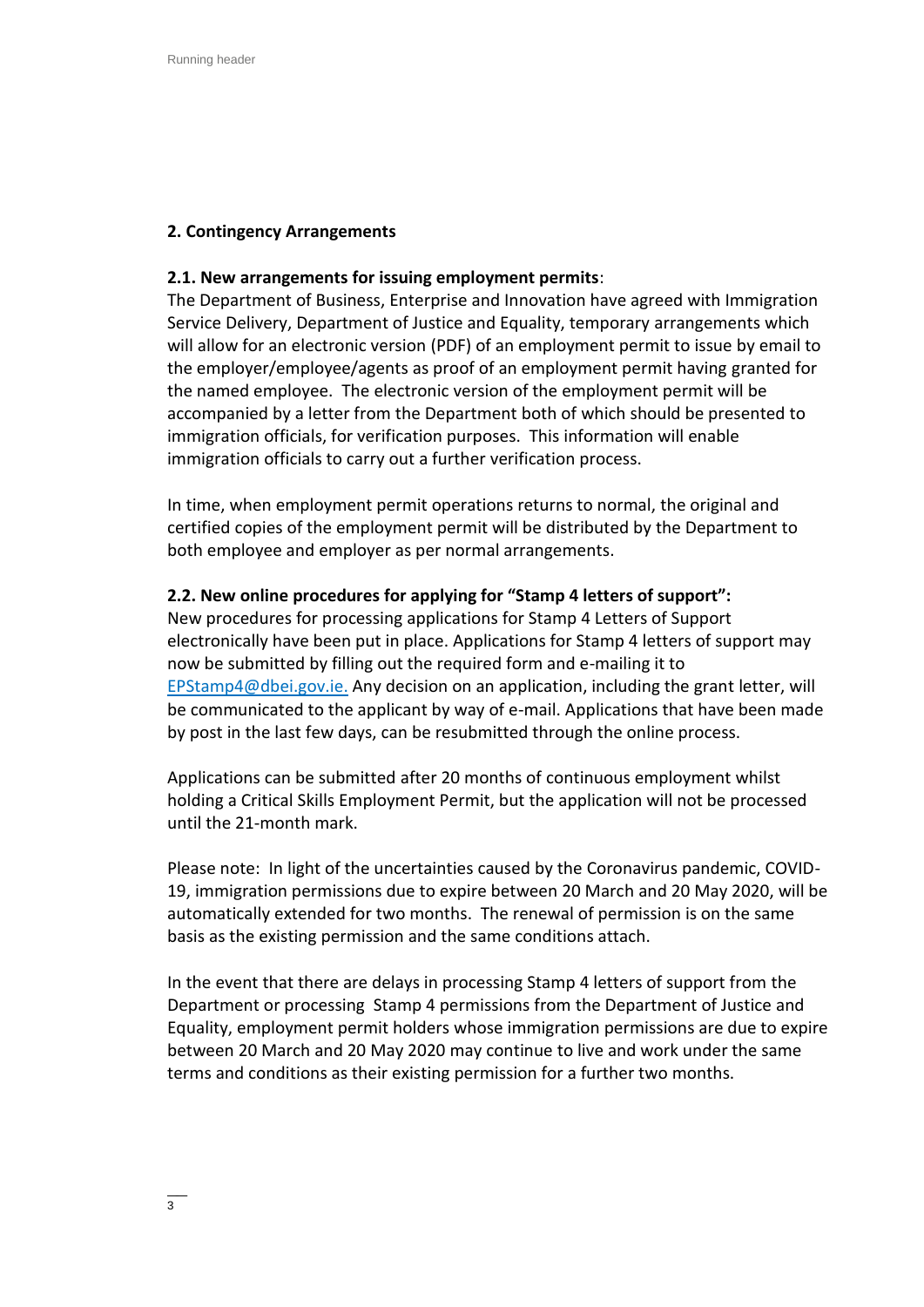For further information and updates please see the employment permits section of the DBEI website [www.dbei.gov.ie](http://www.dbei.gov.ie/) or the Immigration Service Delivery website <http://www.inis.gov.ie/>

# **2.3. New procedures for applications for Reviews of Employment Permit decisions:**

New electronic procedures for applications for reviews of employment permit decisions have been put in place. Applications for reviews may now be submitted by filling out the required form and e-mailing it to [EPReviews@dbei.gov.ie.](mailto:EPReviews@dbei.gov.ie) Decisions will be communicated to applicants by way of e-mail correspondence.

# **2.4. Employment permit holders that wish to renew their permit.**

The current arrangements, whereby an application to renew an employment permit can be submitted up to four months in advance of the employment permit expiry date and up to one month after the employment permit has expired, will continue.

In general, the immigration permission of an employment permit holder is linked to their employment permit permission with the immigration permission expiring upon the expiration of an employment permit. The Department advises that an employment permit holder may continue to work whilst their renewal application permit is being processed and in such instances no person will be asked to cease work or to leave the country, where the employment permit has expired. When an employment permit has issued the permit holder may apply to the Department of Justice and Equality to update their immigration permission.

# **2.5. New procedures for Trusted Partner registration process for new and renewal applications:**

As part of the COVID -19 contingency, the Department will now accept online submissions for new and renewal applications for the Trusted Partner scheme without the requirement to provide a hard copy of the application form within 10 days.

# **2.6. Requirement to surrender existing employment permits:**

As a result of the COVID-19 measures, the Department recognises that many individuals and companies may not be able to return the original or certified copy of the Employment Permit normally required within four weeks of the cessation of an employment. As an interim measure, the Department will not require the return of these permits at this time but will expect them to be returned upon the resumption of normal employment permit operations.

# **2.7. Information for applicants that have already submitted an employment permit:**

The Department, given the uncertainty that addressing the COVID 19 pandemic has presented for employers, recognises that this may impact on the ability of new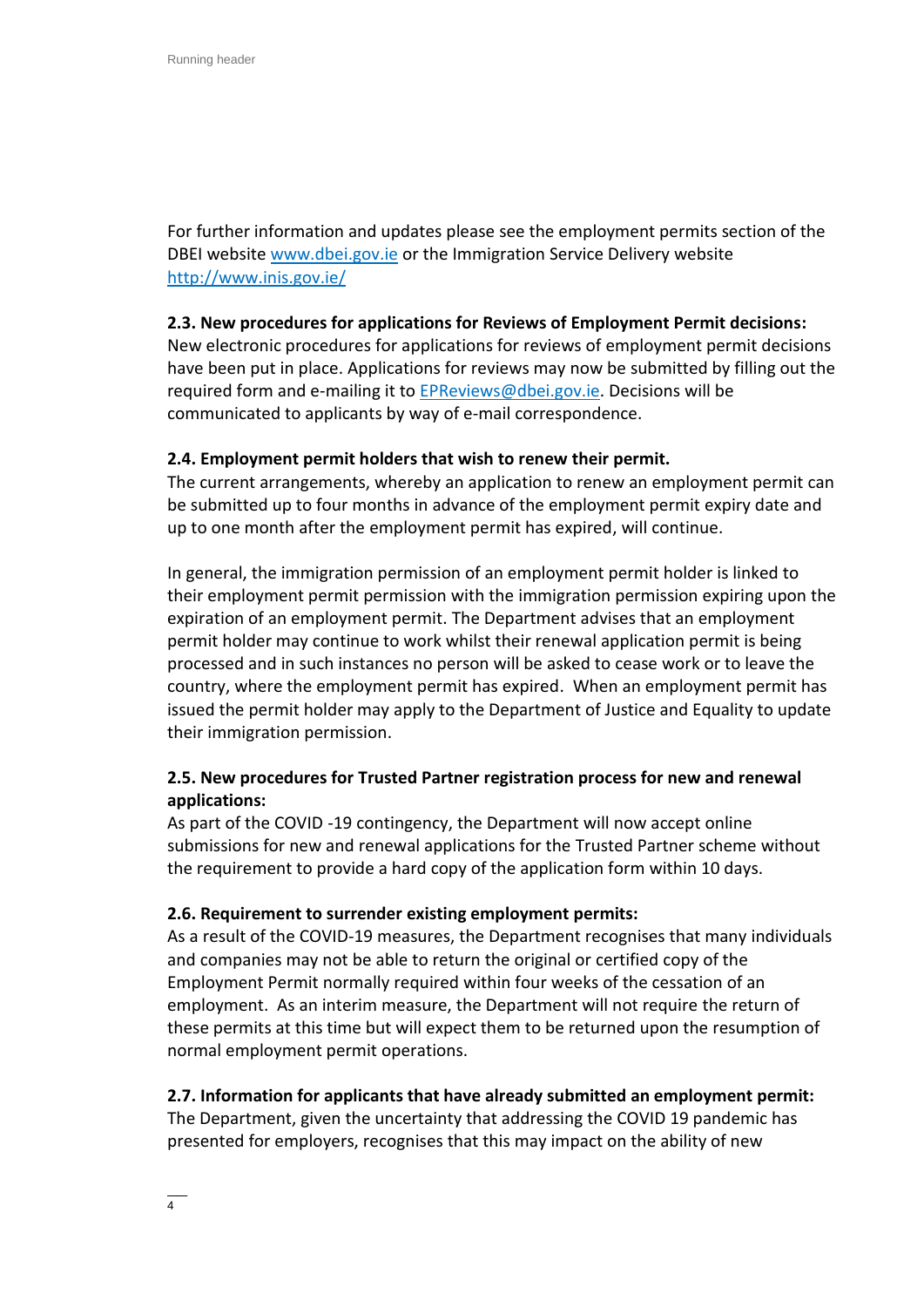employees to take up employment and therefore will facilitate changes to employment permit applications already submitted. The Department can hold applications in our processing queue until the situation becomes clearer, allow changes to start dates where a permit application has not yet been processed and at any stage up until the processing of an application has taken place, an applicant may request that their application be cancelled in which case a 100% refund will issue if the withdrawal is as a result of the crisis.

# **2.8. New procedure for Statement of Loss:**

A scanned version of the Statement of Loss form may now be submitted by e-mail instead of posting it into the Department. To request a Statement of Loss form please email [employmentpermits@dbei.gov.ie](mailto:employmentpermits@dbei.gov.ie) with Statement of Loss request in the subject line and we will issue the required form to you. Please complete the form, sign it, and return a scanned copy to the above email address.

#### **2.9. New procedure for Transfer of Undertakings:**

The application form for a Transfer of Undertaking may now be submitted by e-mail instead of submitting the form by post. The required form for notification of change of name of employer under the Employment Permits Act 2006 (as amended) is available at the following link - [https://dbei.gov.ie/en/Publications/Publication-files/Transfer-of-](https://dbei.gov.ie/en/Publications/Publication-files/Transfer-of-Undertaking-Employer-Form.pdf)[Undertaking-Employer-Form.pdf](https://dbei.gov.ie/en/Publications/Publication-files/Transfer-of-Undertaking-Employer-Form.pdf)

Please complete form, ensure it is signed and return a scanned copy to [employmentpermits@dbei.gov.ie](mailto:employmentpermits@dbei.gov.ie) with Transfer of Undertaking request in subject line.

#### **2.10. Employment Permit applications for people from Visa required countries:**

On 21<sup>st</sup> March 2020, Immigration Service Delivery, Department of Justice and Equality announced that, as part of the combined efforts to tackle COVID-19, it was temporarily ceasing the processing of new visa applications.

The Department of Justice will continue to process certain priority/emergency cases including:

- Emergency visa (e.g. Healthcare professionals, health researchers, and elderly care professionals);
- Immediate family members of Irish citizens;
- Persons legally resident in the State;
- Persons entitled to avail of the provision of the EU Free Movement Directive;
- Transport personnel engaged in haulage of goods and other transport staff to the extent necessary; and
- Diplomats, staff of international organisations, military personnel and humanitarian aid workers in the exercise of their functions.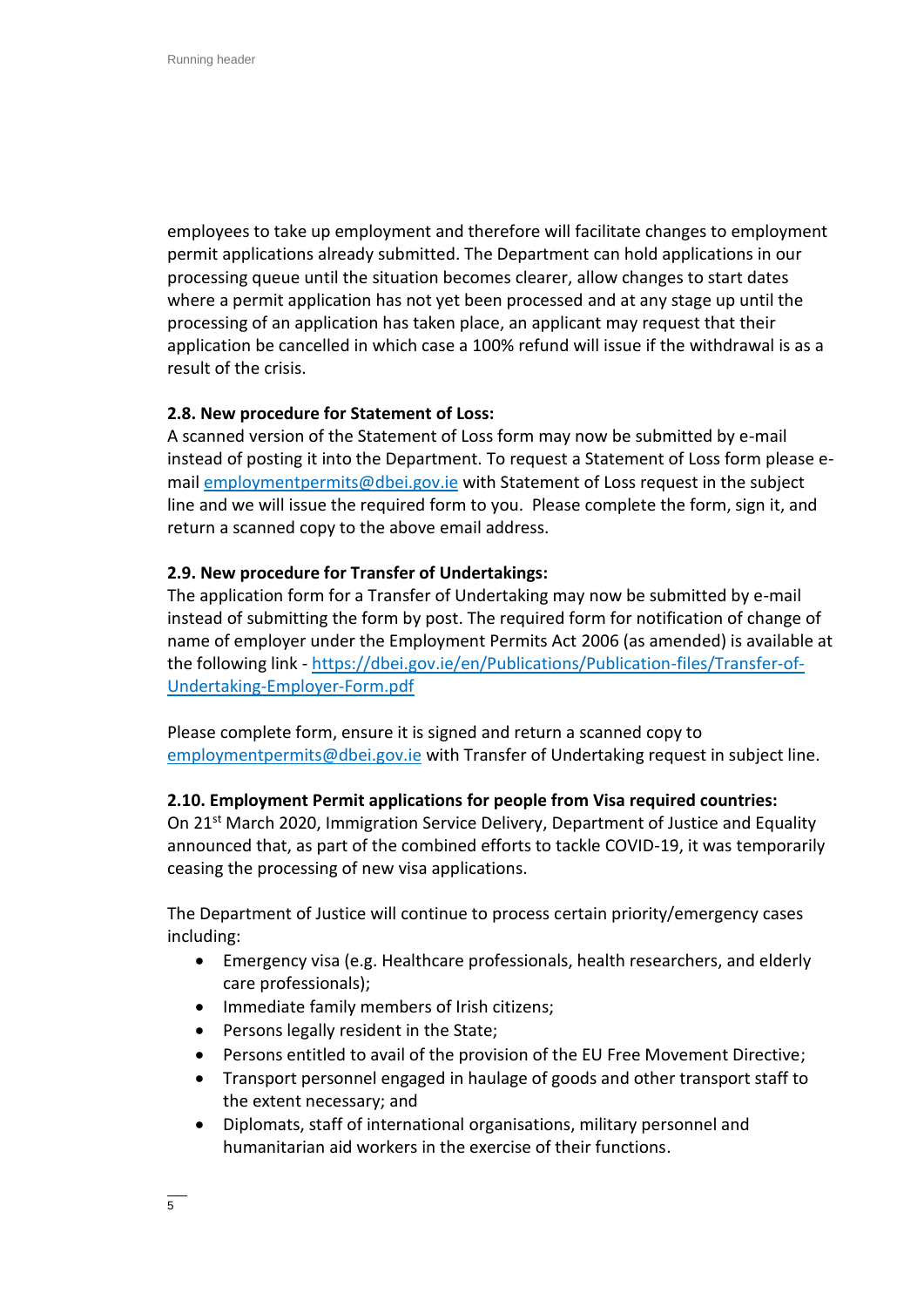Further information is available from [www.inis.gov.ie](http://www.inis.gov.ie/)

Please note that in respect of employment permit applications from a visa required country, the employer and prospective employee will be contacted to establish if they wish to proceed with the applications. The Department can continue to hold the application in the processing queue, change the employment start date or facilitate a withdrawal of the application with a full refund of the application fee. Please note that there will be a delay on refunds for the foreseeable future.

# **2.10 Contact Employment Permit Section by email rather than post**

As the Employment Permit Section is operating remotely, please contact the office via email as post will not be dealt with until office reopens. The main email address is [employmentpermits@dbei.gov.ie](mailto:employmentpermits@dbei.gov.ie)

# **3. Other relevant Information**

# **3.1. Temporary procedures for employers with employees including employment permit holders who are working from home as a result of the COVID-19 Crisis:**

# *3.1.1. Working remotely from home within the State*

For the duration of this national emergency, employees who are employment permit holders can work remotely from home in Ireland once the employer notifies the Department. Please note that we do not require the names of the employees, only the names of the employer.

The Department expects that when these temporary measures have been lifted that these employees will once again work from the locations cited on their employment permits.

# *3.1.2. Working from home outside the State*

Frequent absences or an extended absence which constitute part of an employment permitholder's employment are not considered grounds for revocation of the permit, an employment permit holder must however work at least 183 days in a full calendar year in the State to be considered employed in the State (this is in line with the Revenue Commissioner's requirements for tax residence).

It should be noted that the employment permit regime does not apply to employees who are not resident in the State.

# **3.2. Notifications of changes to terms and conditions (including pay) for employment permit holders:**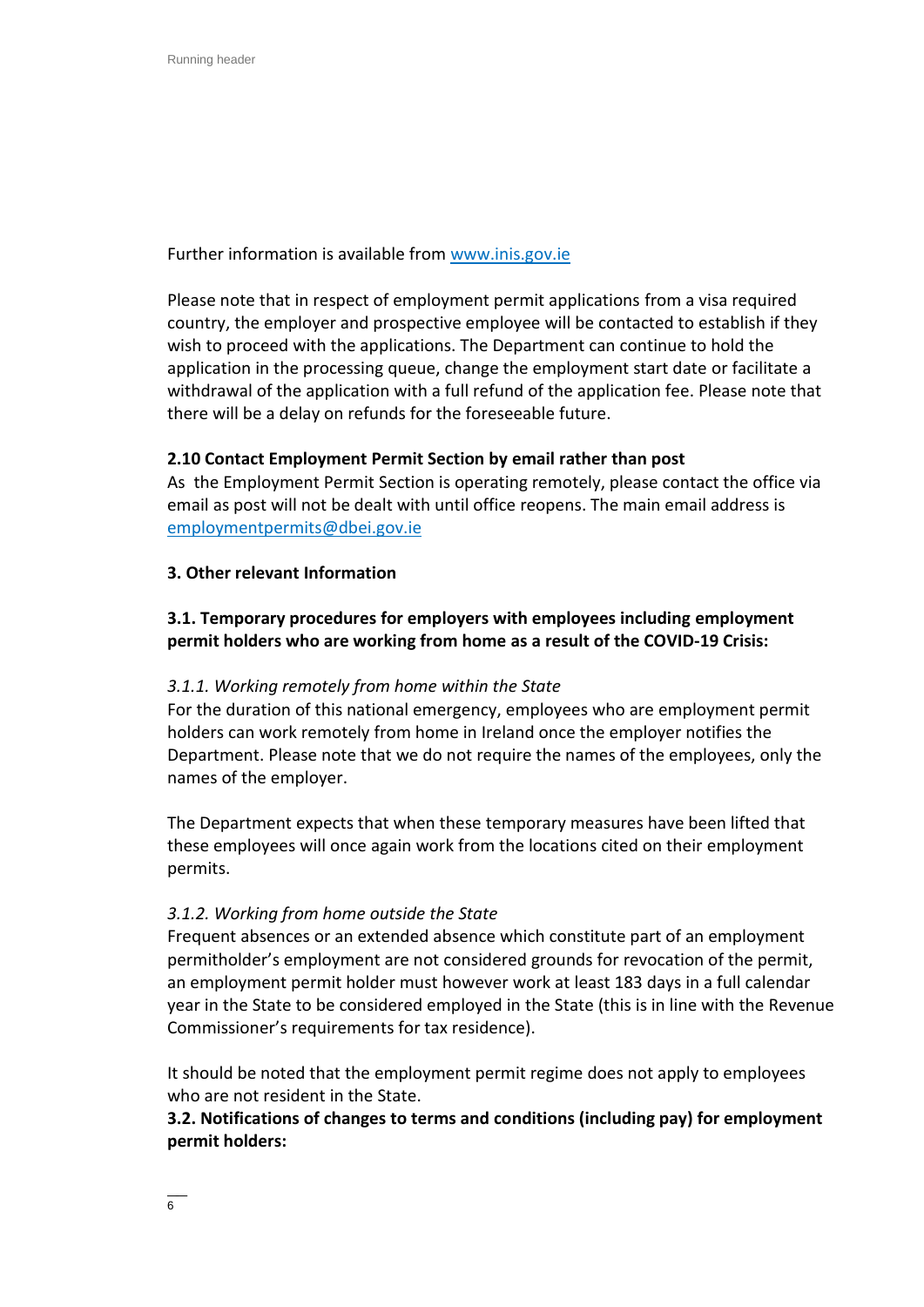The Employment Permit Acts sets out the terms and conditions for granting an employment permit including employee/employer details, location of employment, job role and remuneration. Currently the Department does not require employers and employees to apply for a new employment permit if minor changes are made to these terms and conditions over the lifetime of a permit, such as a change of occupation title with the duties remaining largely the same or a change of work location, such changes, however, must be notified to the Department. Other more significant changes to the terms and conditions of employment such as changes to remuneration, contract conditions would be regarded as material changes and as such a new employment permit would normally be required. However, in light of the current COVID-19 situation, the Department will seek to be as flexible as possible and will consider these situations on a case by case basis when brought to the Department's attention.

# **3.3. The employment permit position of employers and employment permit holders in the event of a temporary layoff, reduced working hours or redundancy as a result of the COVID-19 pandemic**

3.3.1. If an employment permit holder has been temporarily laid off or is working reduced hours during the period of the permit the following would arise:

- $\circ$  The Department should ideally be informed in advance of the temporary layoff/ reduced working hours so that it can be noted on the permit file
- o At renewal stage, the salary and working hours as per the conditions of the permit granted may not have been achieved, however the Department will be cognisant that this is likely to be related to the measures introduced to deal with COVID-19 and will take this into account when considering applications for renewal.

3.3.2. If an employment permit holder has been made redundant:

- $\circ$  The Department should be informed of the redundancy within four weeks of the date, via the relevant Redundancy Form
- $\circ$  The employment permit holder may seek employment in any eligible occupation and apply for a permit within six months of the date
- o The Labour Market Needs Test is waived within the six months
- o Under the Employment Permit Acts, the Employer is unable to secure an employment permit for that particular occupation for a period of 6 months

# **3.4. Immigration permissions to reside in the State that are due to expire between 20th March 2020 and 20th May 2020**

The Department of Justice and Equality advise that, in light of the uncertainties caused by the Coronavirus pandemic, COVID-19, all such immigration permissions that are due to expire from 20<sup>th</sup> March 2020 to 20<sup>th</sup> May 2020 are automatically renewed by the Minister for Justice and Equality for a period of 2 months. The renewal of permission is on the same basis as the existing permission and the same conditions attach. In relation